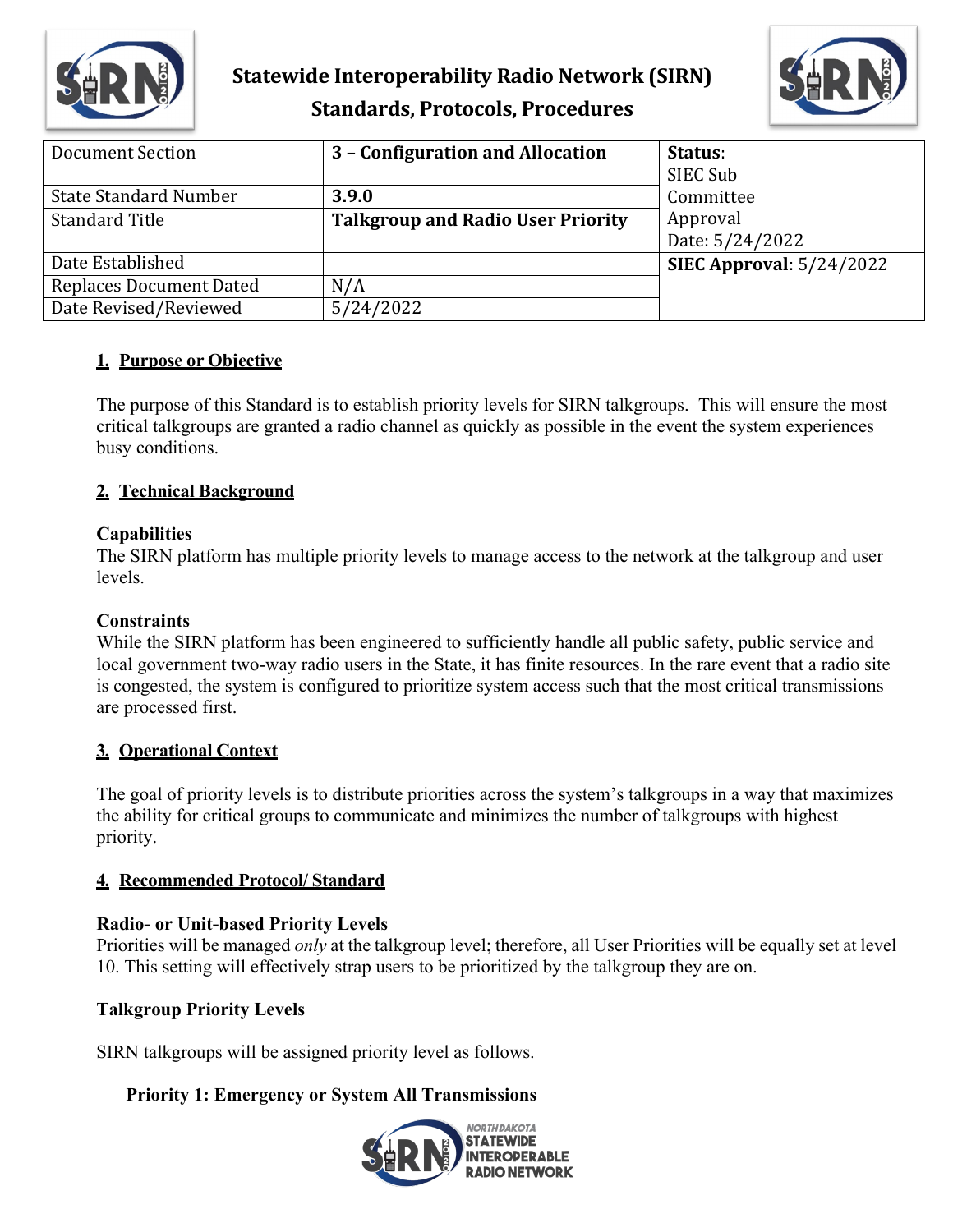

## **Statewide Interoperability Radio Network (SIRN) Standards, Protocols, Procedures**



Priority 1 will be used only for Emergency calls, i.e., calls where the emergency button is pressed will be given Priority 1 status. Statewide Hailing talkgroups would have Priority One access.

## **Priority 2: Extraordinary/Temporary Console Tactical Upgrade for Priority 3**

Priority 2 will be used for temporary reprioritization/upgrade of Priority 3 talkgroups for critical operations, i.e., VIP motorcades, major incident command, etc. Priority 2 may also be used to temporarily elevate HAIL or statewide/regional announcement talkgroups as well as agency dispatch/main talkgroups in the event of system congestion. At the end of the incident the dispatcher will return the upgraded talkgroup from "tactical" to "normal."

## **Priority 3: High Priority Talkgroups**

Priority 3 will be used for all public safety talkgroups with mission critical requirements. These will typically include all talkgroups used by law enforcement, fire and EMS agencies, as well the Statewide and Regional Interoperable talkgroups.

#### **Priority 4: Temporary Console Tactical Upgrade for Priority 5**

Priority 4 will be used for temporary reprioritization/upgrade of Priority 5 talkgroups. At the end of the incident the dispatcher will return the upgraded talkgroup from "tactical" to "normal."

#### **Priority 5: Medium Priority Talkgroups**

Priority 5 will be used for

- Administrative or non-critical talkgroups used by public safety agencies
- Critical talkgroups used by public service and local government agencies

**Priority 6: N/A**

**Priority 7: N/A**

**Priority 8: N/A**

## **Priority 9: Temporary Console Tactical Upgrade for Priority 10**

Priority 9 will be used for temporary reprioritization/upgrade of Priority 10 talkgroups. At the end of the incident, the dispatcher will return the upgraded talkgroup from "tactical" to "normal."

#### **Priority 10: Non-Mission Critical Agencies**

Priority 10 will be used generally for agencies with limited mission-critical functions such as public service and local government entities.

#### **Priority 11: Maintenance**

Priority 11 will be assigned for talkgroups used by system technicians for maintenance

#### **Late Entry / Fast Start**

SIRN talkgroups will be set to FAST Start. This setting enables a group call to start as soon as system resources are available for two or more users, even if users on congested sites do not yet have access. Talkgroups will thus support Late Entry Users allowing users at congested sites to enter a group call